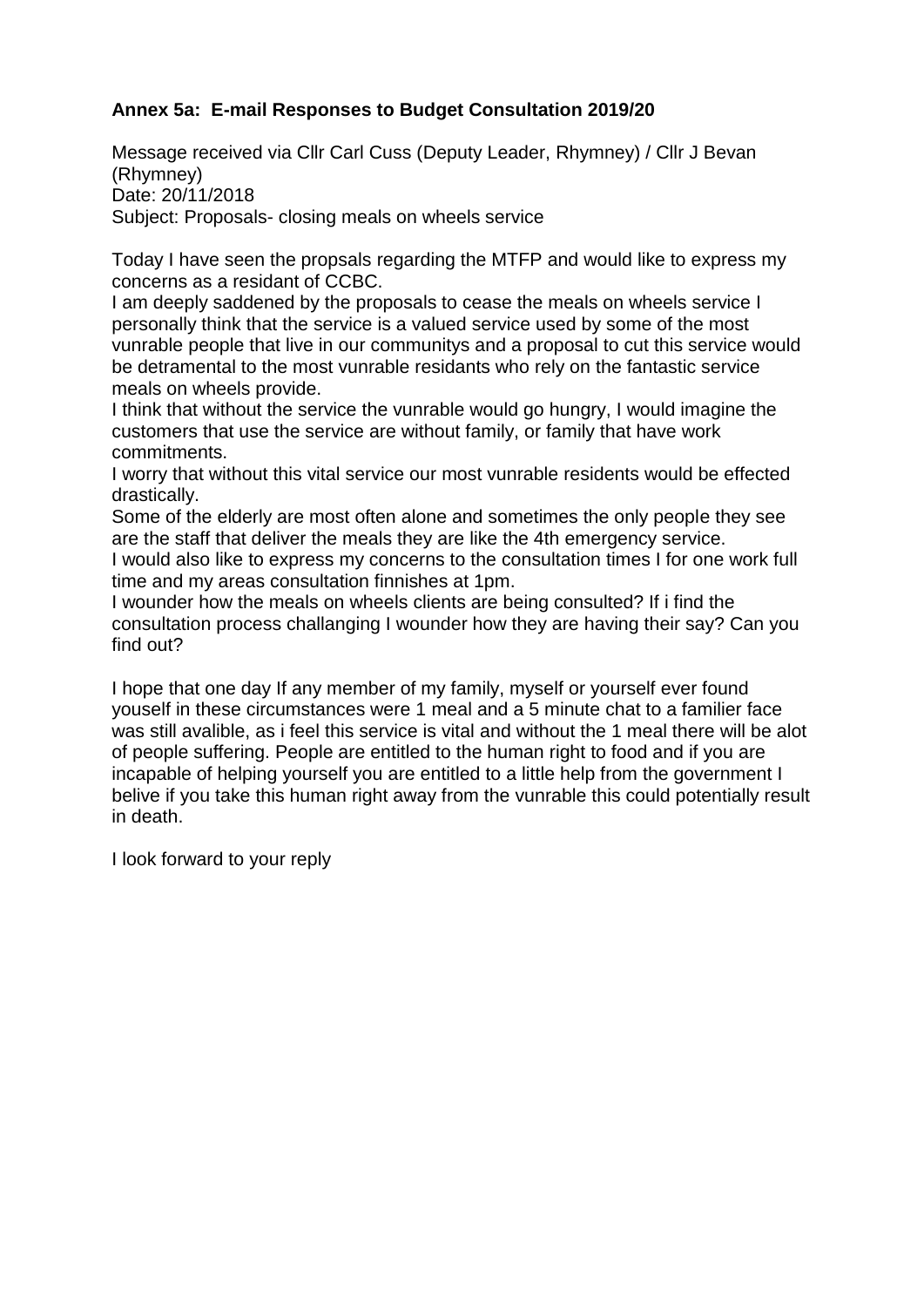Message received via Cllr Carl Cuss (Deputy Leader, Rhymney)

Date: 20/11/2018

Recently heard about the proposals regarding cut back on meal on wheels... I'm not sure if your aware but ..... who lives next door to me ...... would most definitely suffer and possibly lead to life threatening effects due to this cut back And along with lots of elderly and vulnerable people around the community I would like to express my concerns as this lady has workred her entire life …… and now relise on the system for help

This lady has been a victim of robbery in her own home she cannot do a lot for herself and cooking being top of the list I feel with the cut backs she along with lots of others will suffer

Id like you to escalate my concerns and to be taken seriously as I genuinely feel this lady would not last long without the help she had off meals on wheels they not only bring food for her but they are a comfort and listen to her while they heat her food . Meals in wheels are like the 4th emergency services and theyr service to the misfortuneate are a god send

Yeah hope this is taken seriously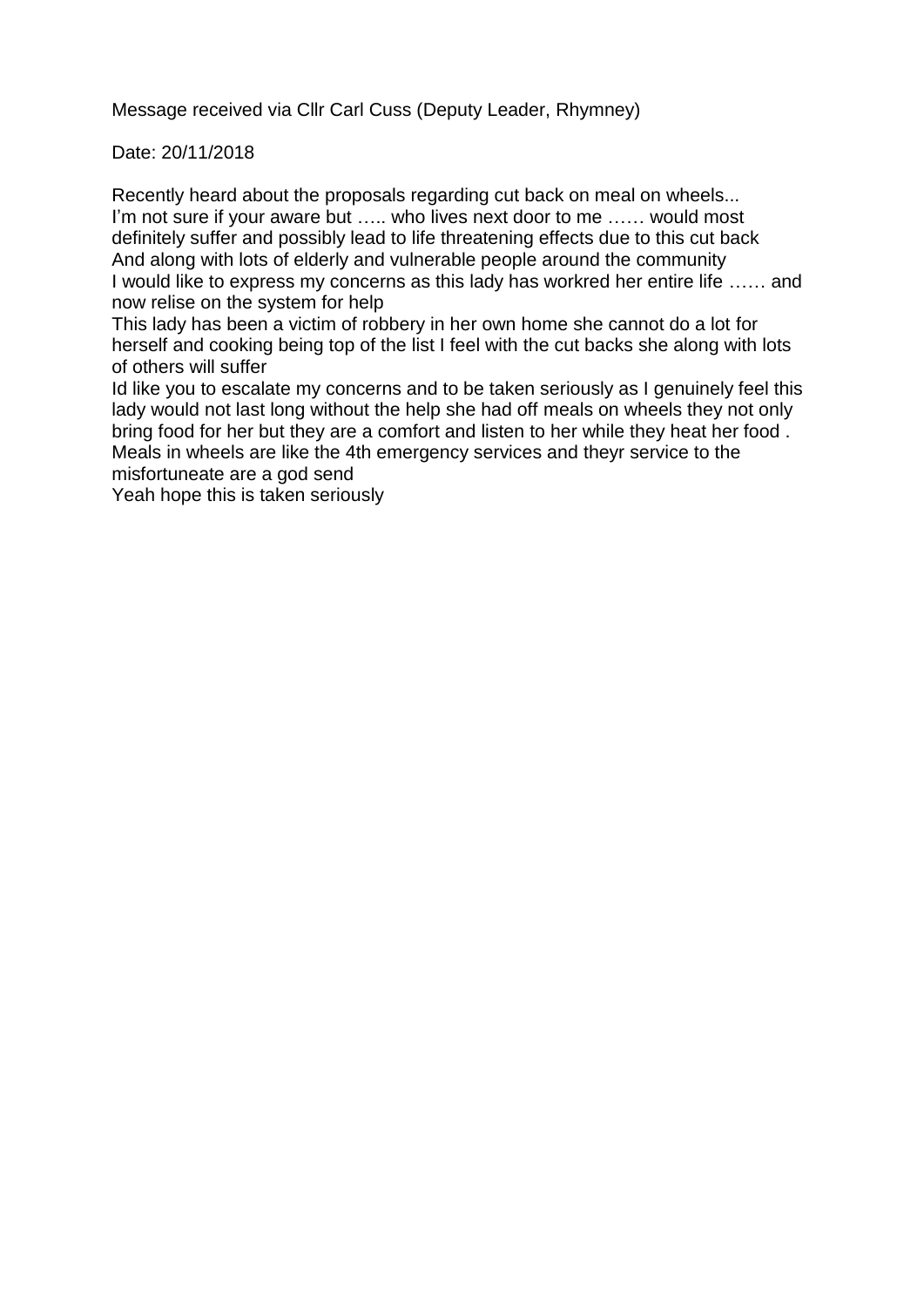Message received via Cllr Carol Andrews (Bargoed)

Sent: 20 November 2018 Subject: Closure of meals direct

## Hi Carole

Just wanted to ask is there anything that can be done to stop them closing meals direct. I would like to know if all clients who receive meals will be notified of the proposal to allow them a voice due to the fact they don't all have access to social media. How will these people cope without this service.

……

## Hi Carole

Thanks for getting back to me. How will the council ensure people like my mother in law who's housebound or for clients with dementia etc get to have a say in the proposal. They are unable to attend these sessions or go on line. Will they be contacted by the council or the next of kin to ask for their view and how will this be done. Will letters be sent out.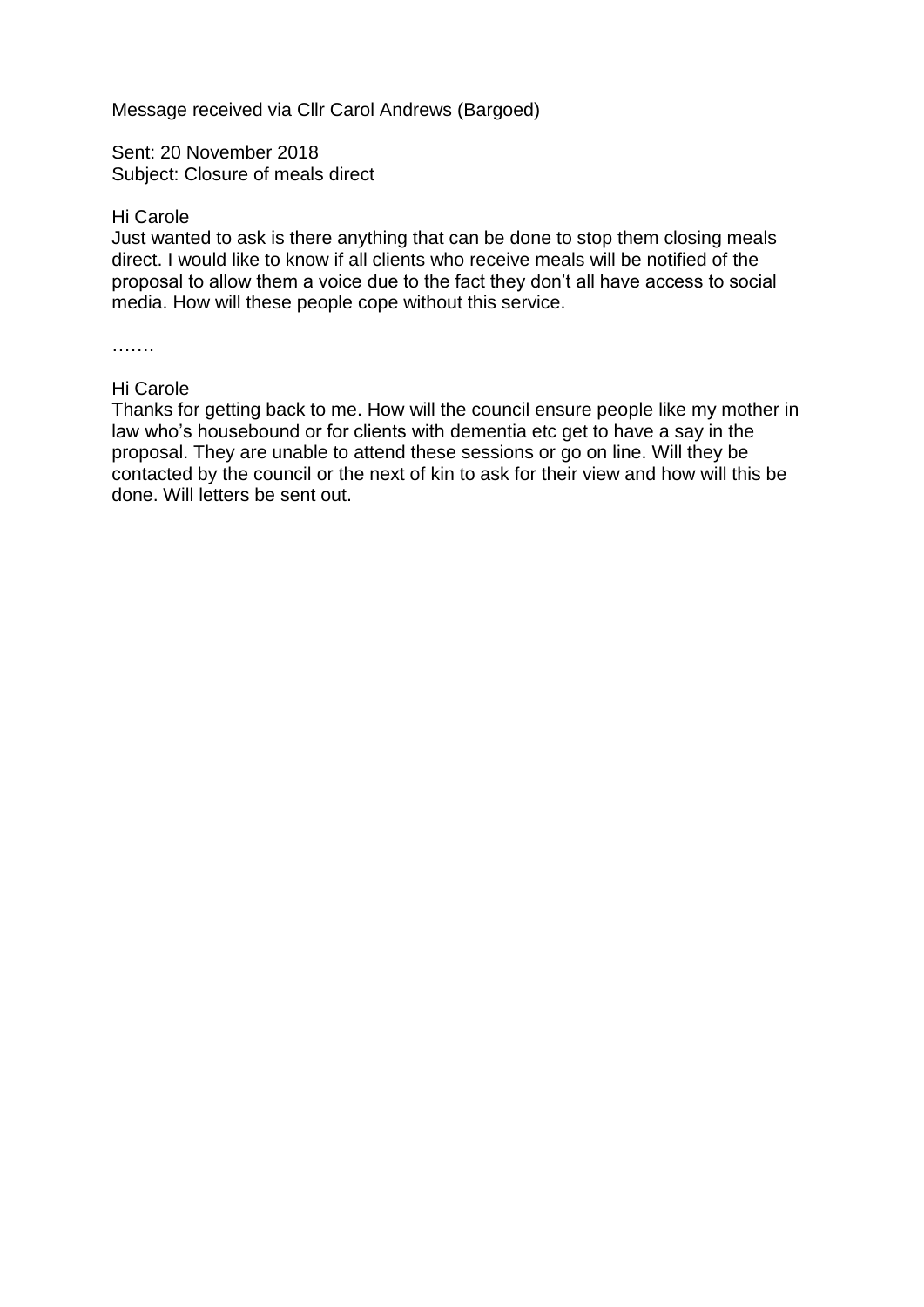Message received via Cllr D T Davies

Sent: 28 November 2018 Subject: Caerphilly consultation/cuts

This consultation with the public is a crock as all they have done is produce a list of things they are going to cut rather than a list of all the expenditure they have.

For example: The best way to keep the Aberbargoed waste tip open is to publish all the council expenditure and then allow the public to go through it all and find the real savings. The consultation says how much they are going to save by closing the tip but the staff aren't being sacked, they are just moving them and increasing the numbers of staff at other waste sites. This can't save much money at all. None of that is clear from the consultation documents.

As a public body, the accounts should be open to inspection by the people that fund it. Open government. Get on to other councillors and get the council to publish all their expenditure. Show the public everything that their money is being spent on and allow them to show you where the wastage really is.

I imagine the county has more than a few retired accountants and tax inspectors that would happy sit at home on their computers and go through everything, free of charge and find some real savings.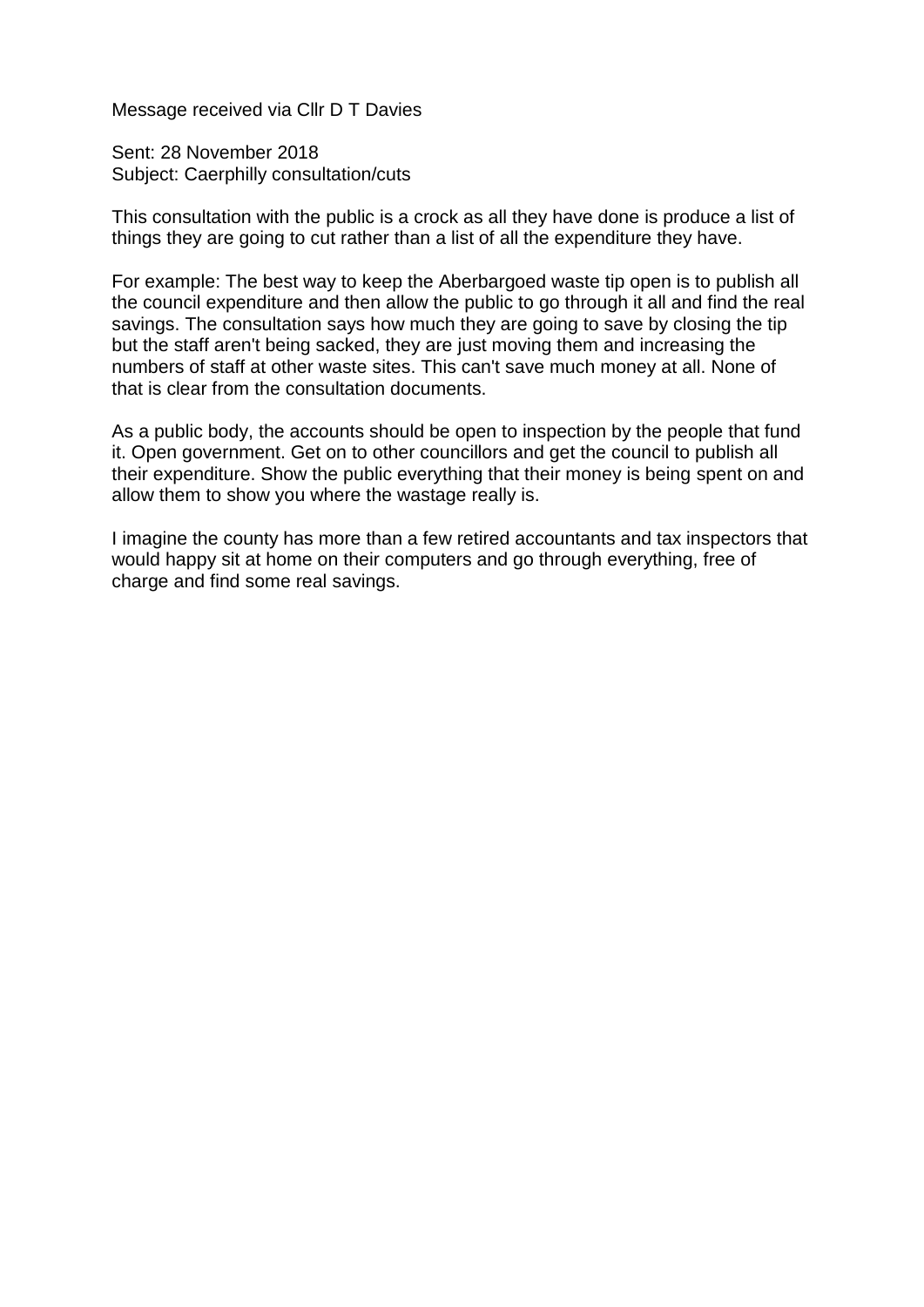Message received via Cllr David Poole (Leader) Date: 05/12/2018 Subject: Caerphilly Town & area road structure.

Dear Council Leader,

Today I had the displeasure of driving around Caerphilly and in road after road there were blocked drains some due to leaf and litter derby and others just blocked. The roads are uneven with sunken drains, bad repairs, new potholes and sunken road surfaces. With the £3,000,000 overspend on Pwl Ly Pant roundabout project and the proposed cuts on highways for 2019/2020 things can only get worse, driving around Caerphilly is worse than driving around most third world countries and will deteriorate to an unsustainable level in the near future.

All this under your leadership and you do not know how to correct matters, matters will get to a point of no return very soon, I cannot start to think how things are in the rest of the Borough.

Councillor numbers need to be reduced by 10% High paid officers need to be reduced by 5% Pensions to officers should be cut by 50% Freeze all pay rises for officers and councillors should be frozen for 3 years Mayors position should be culled together with costs etc

Front line personnel should be kept

This would save a few million pounds ( I believe Powys are proposing to go down this road and save over a million pounds ).

I would be interested in your thoughts regarding these suggestions.

**Regards**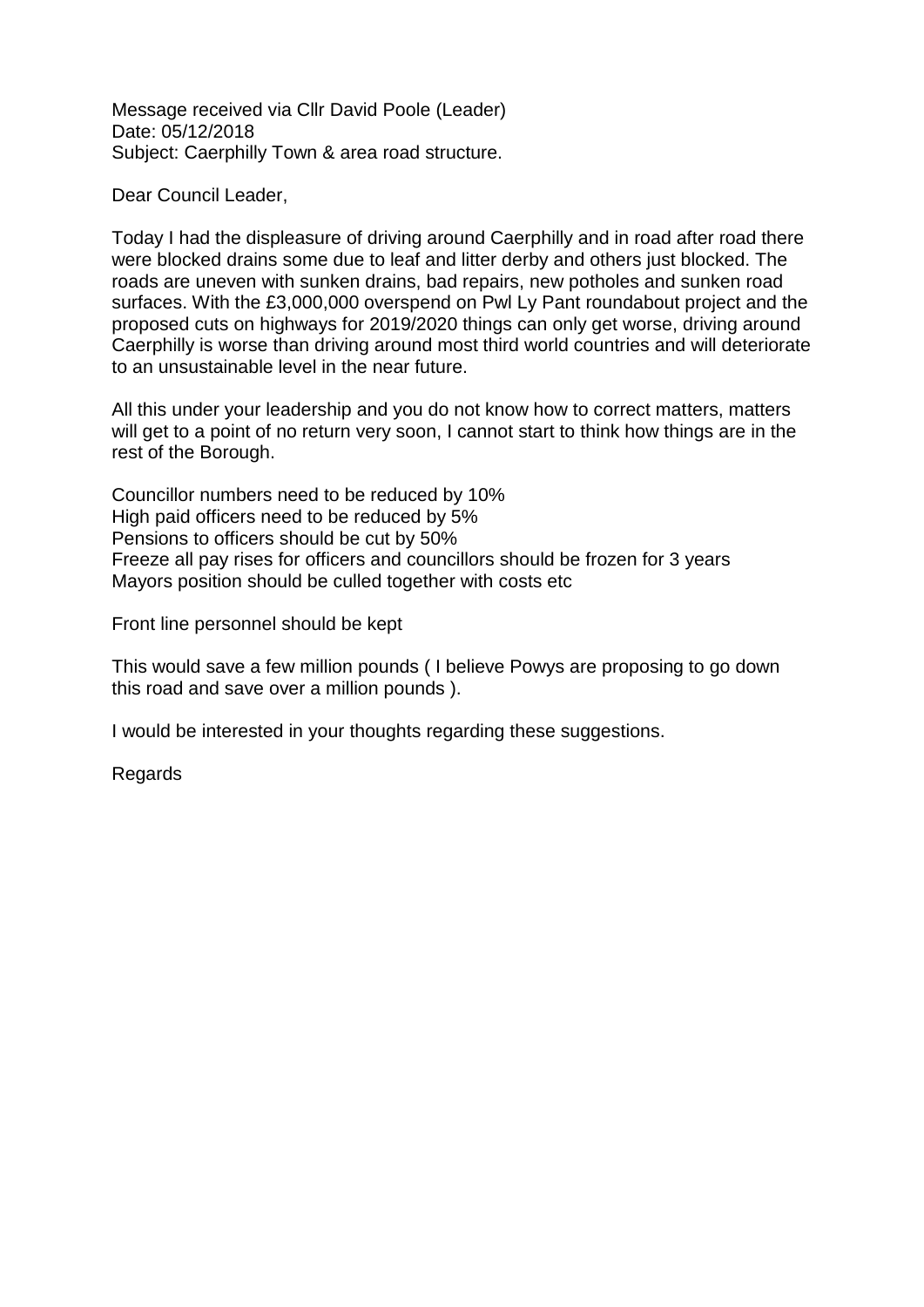Sent: 18 December 2018 17:41 To: Communications Unit Subject: Budget Consultation

To whomever it may concern,

Although I am no longer a resident of Caerphilly borough, I have just found out about the budget cuts proposal and wanted to voice my opinions.

My elderly parents live in Pontllanfraith and are regular users of the 'Meals on Wheels' service. Being 86 and nearly 90 years old, they really rely on this. They have remained independent in every other way and need no other support but I feel that without this service, things could be very different for them. Like them, many elderly residents benefit hugely from this service and will find life more difficult without the daily delivery of a hot meal.

I hope these views can be added to the other consultation responses.

Many thanks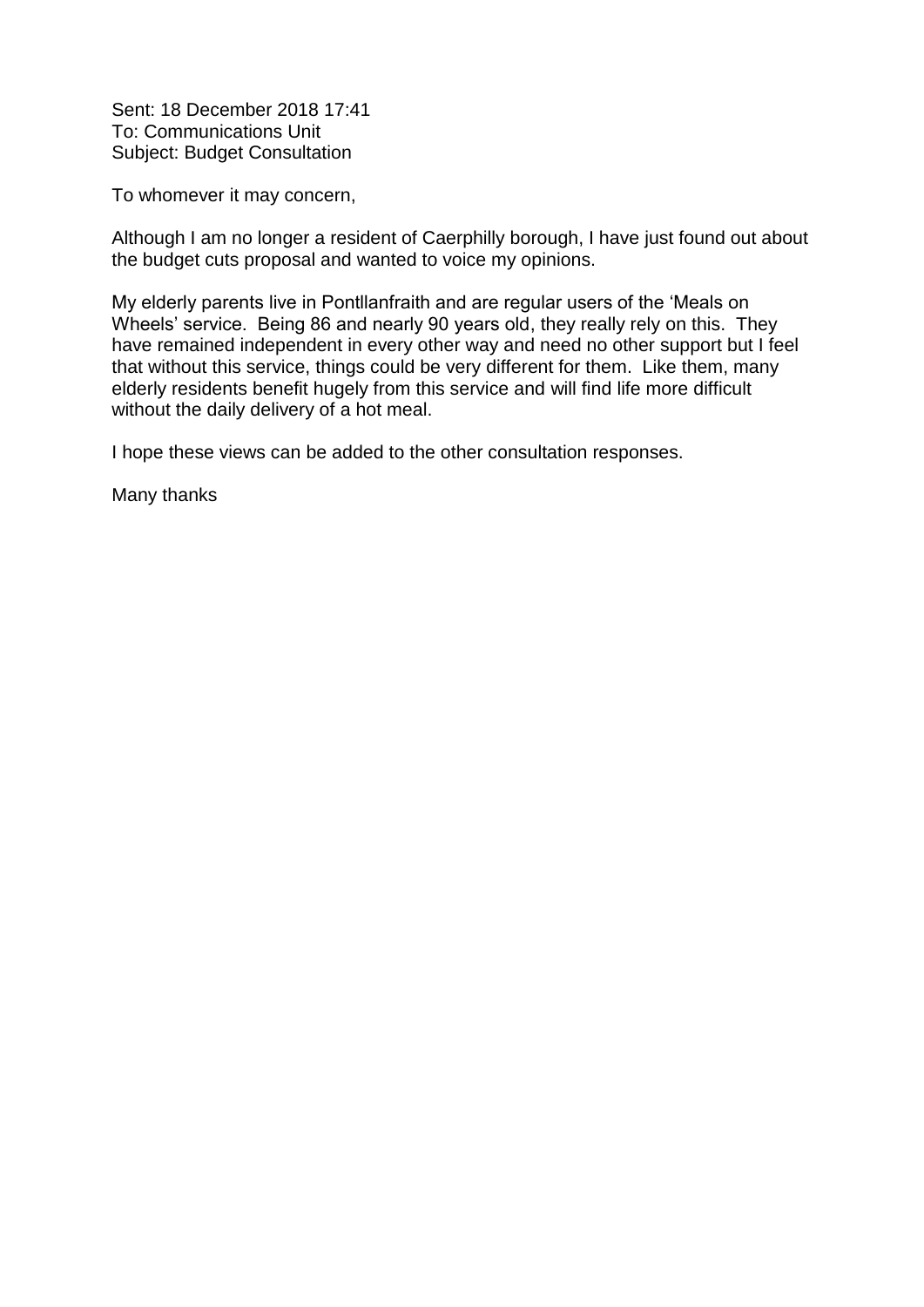Sent: 08 January 2019 To: Communications Unit Subject: Budgets Cuts

Hi

These are my views.

1) why is it that you have council vehicles picking work colleges up?

2) why are they aloud to use them for personal use back & for Work

3) when they take the Vehicles home they are using the tools in the vehicles

4) Quick fix repairs cost more in the long run

5) if your not going to maintain overgrowth in Parks etc remove it completely

Regards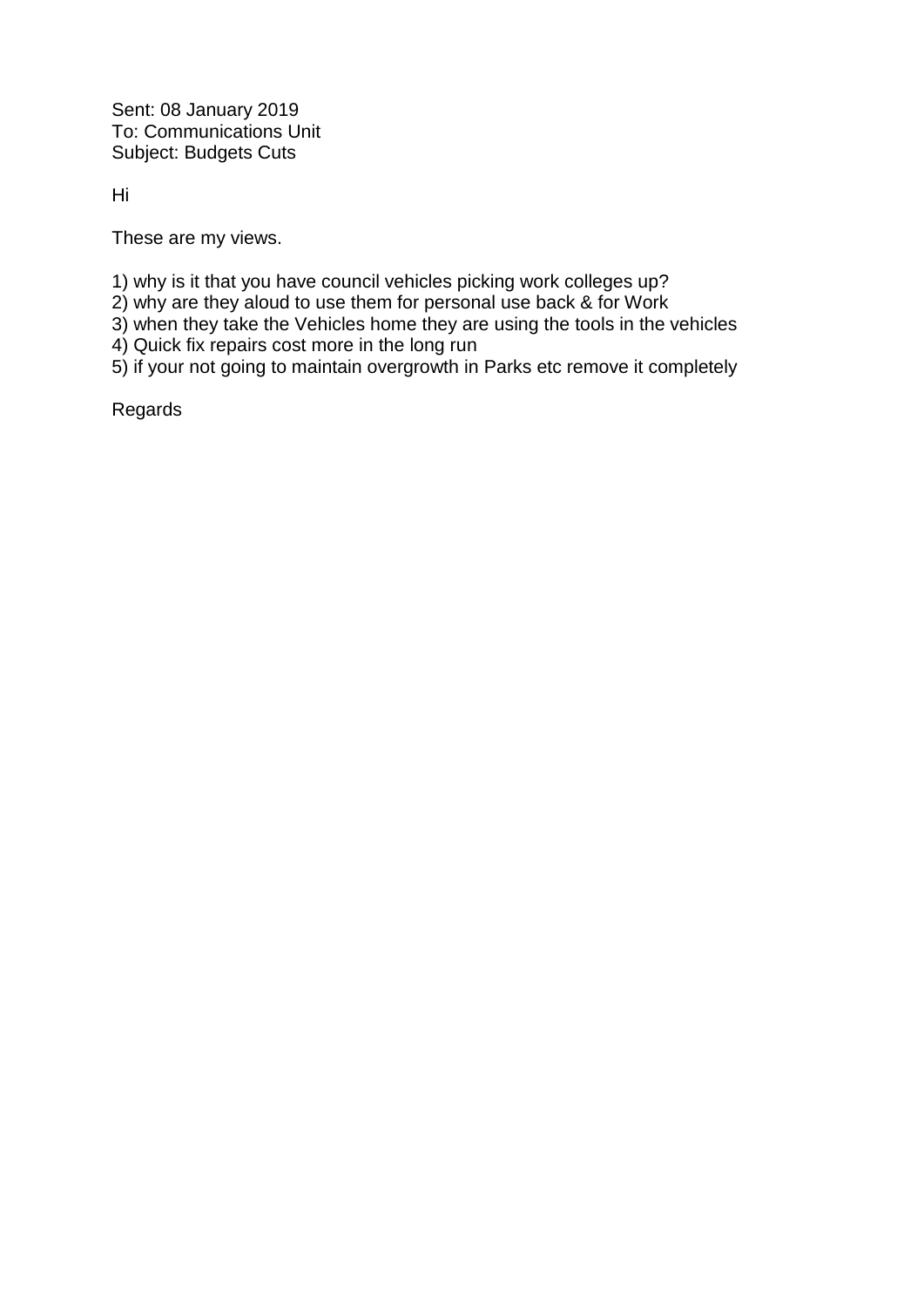Sent: 09 January 2019 To: Communications Unit Subject: Recycling unit at Penallta

I strongly object to the proposed closure of this facility. It is well used and needed and if closed would increase pressure on the facility at Caerphilly. At this time when there is more litter on our streets and fly tipping, there should be better provision for the disposal of waste, not less!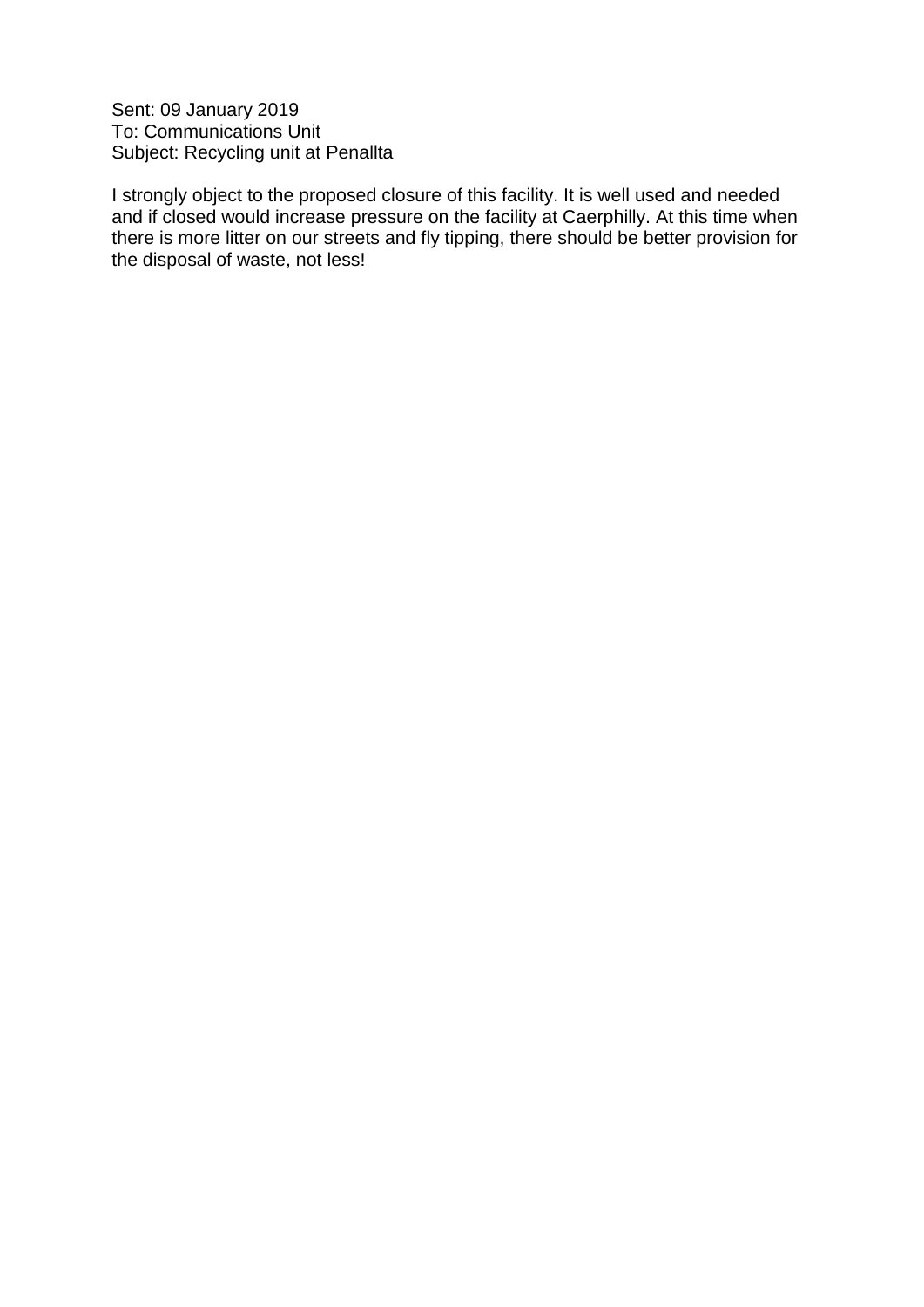Sent: 09 January 2019 To: Communications Unit Subject: Cuts council budget

I think the council should settle and stop paying for executives that they on long term disputes with and stop playing out exorbitant amount of money that could be spend on services that they want to cut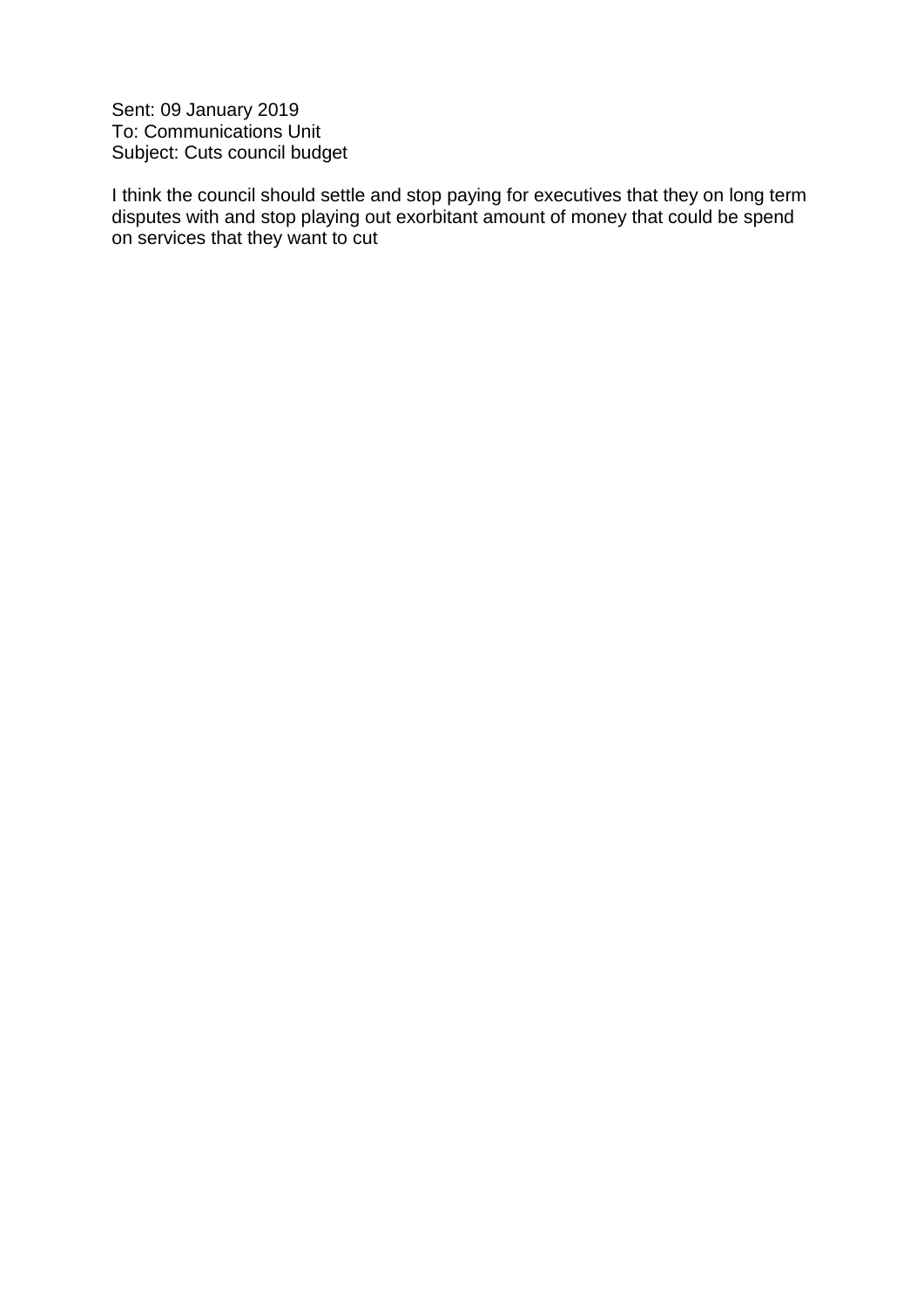09 January 2019 To: Communications Unit Subject: Prescription charges

The Welsh government gives free prescriptions to everybody. There are many who can afford these. Would it not be better to scrap this for people earning over 30k for example.

Doing this would put thousands back in the pot to be shared around between the council's.

Council tax reductions for single people. Some of these people earn more on their own than a whole working family. Change this rule so if single and earning 50k plus you do not get reduced council tax bills. Or change the percentage it is lowered by.

Bins: do people really need refuse collection so regularly? We are a family of 3 and never get close to filling our bins. Have less collections and encourage more people to use recycling centres. Alternatively charge for garden waste, or stop this service.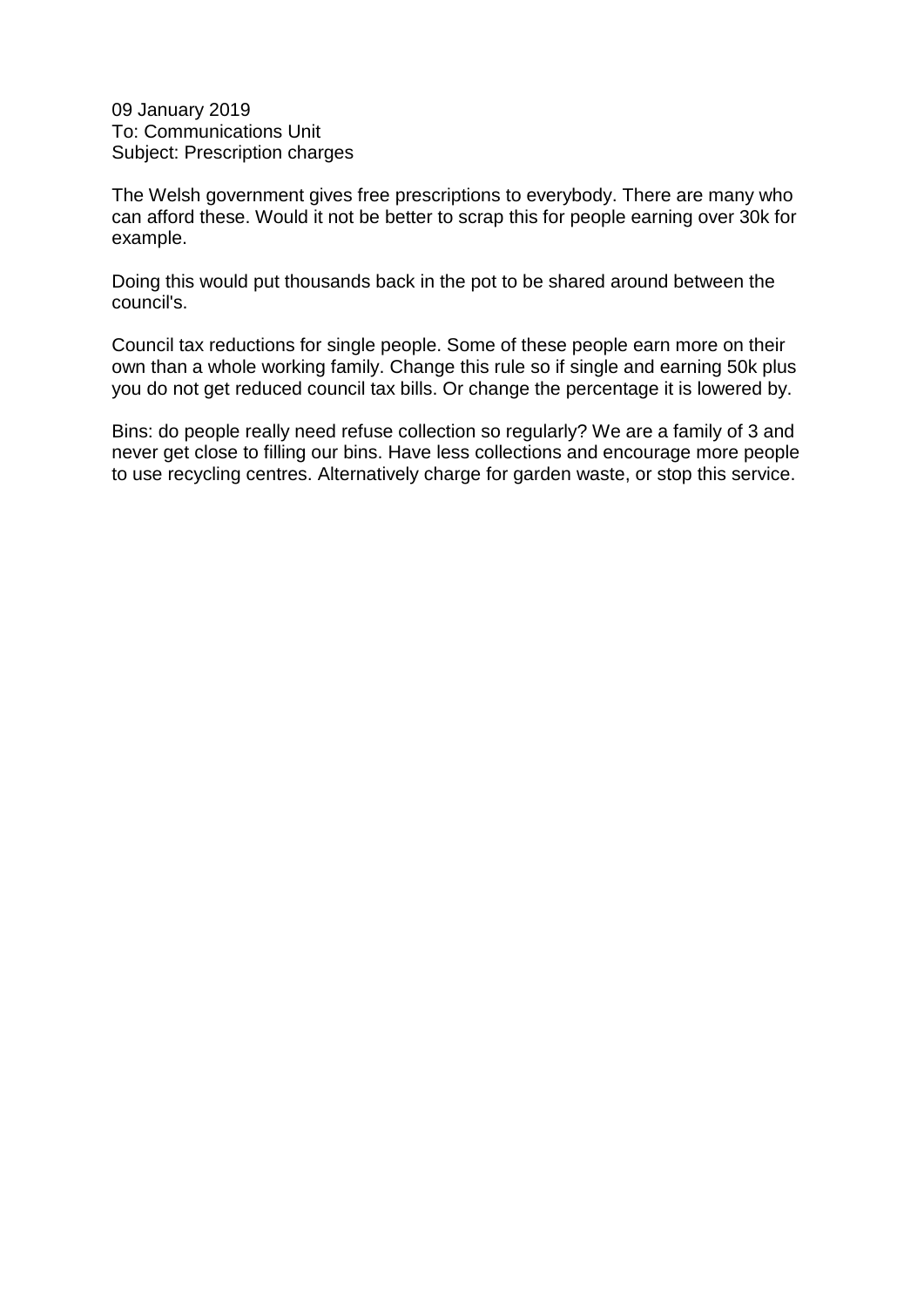Sent: 09 January 2019 To: Communications Unit Subject: Penallta civic

Dear all,

Please can you explain why a tip, that around Christmas had the cars queuing to the main road is in your plans to close!!!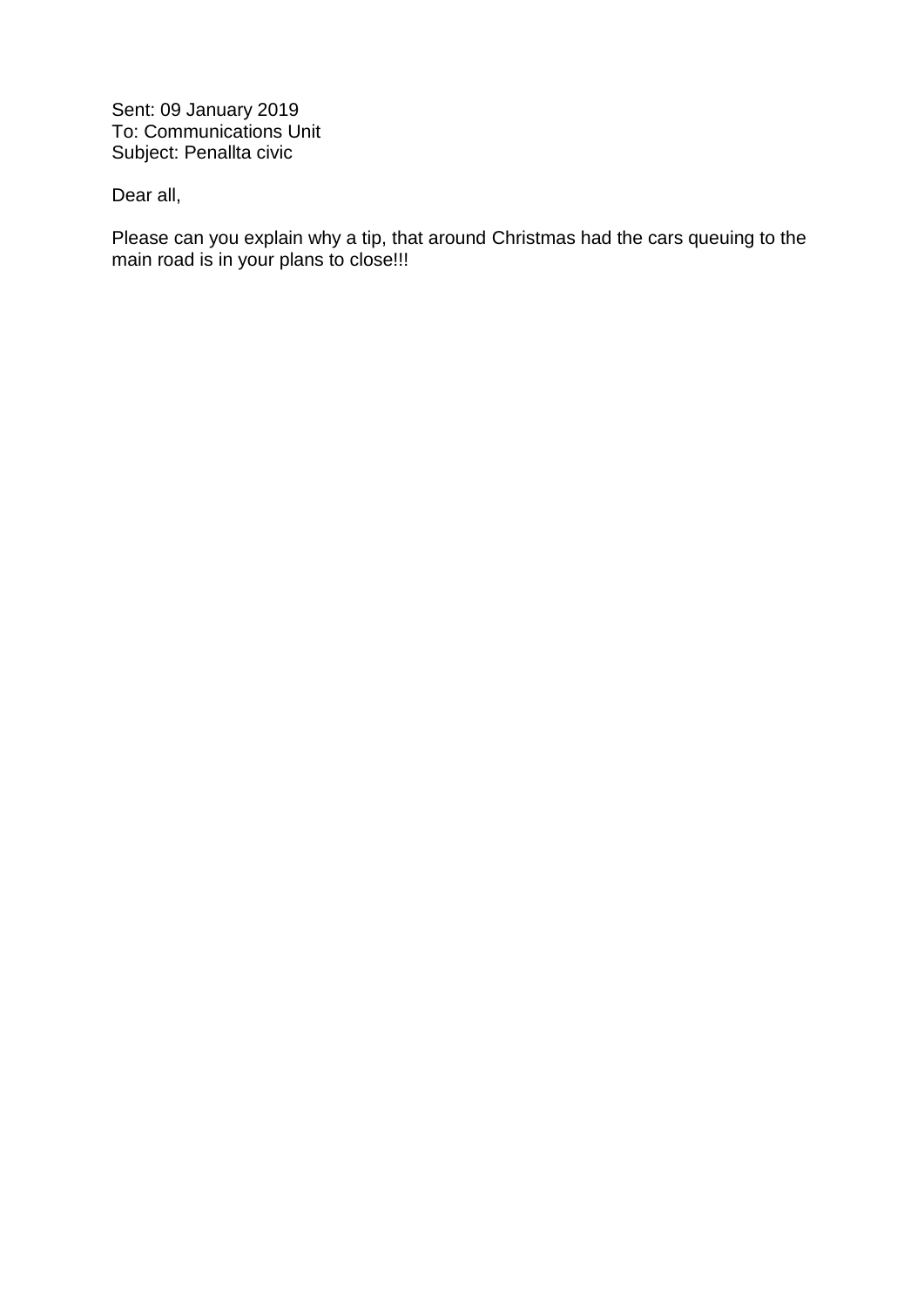Sent: 10 January 2019 To: Communications Unit Subject: Ccbc cutbacks

I am a resident of Bargoed and been so for over 30 years... I have seen a gradual deterioration over this time of the Services provided by Yourselves... I totally disagree with the Proposal to close Recycling facilities - there is already a huge amount of illegal fly tipping in the District, and especially so on our Mountains... I have been a volunteer Litter Picker with 'Keeping Bargoed Tidy' and have seen first hand how dangerous it is for the animals grazing on the Mountain, and how unsightly it is aesthetically... Closing Recycling Centres will make these problems far worse. I understand you have to make cutbacks, but the Council would not be in this position if the monies you are entrusted with was put to better purpose. It is scandalous that the fiasco with the top Managers/CEO's wage saga has been allowed to drag on for this long... In addition, why are these Salaries so high in the first place? It cannot be acceptable that local Council Officials receive more than the Prime Ministers salary!! A fair and reasonable pay structure should be made for the top 5% and by doing this you will save a huge amount of money... It isn't fair that the Public should suffer for the Councils ineptitude and greed... This is not aimed at the majority of Council workers, I am referring to the ones who have not done their duty in serving the Community they are supposed to represent, and clearly, they are not fit for purpose... I hope you will take my words into consideration and look forward to your Response.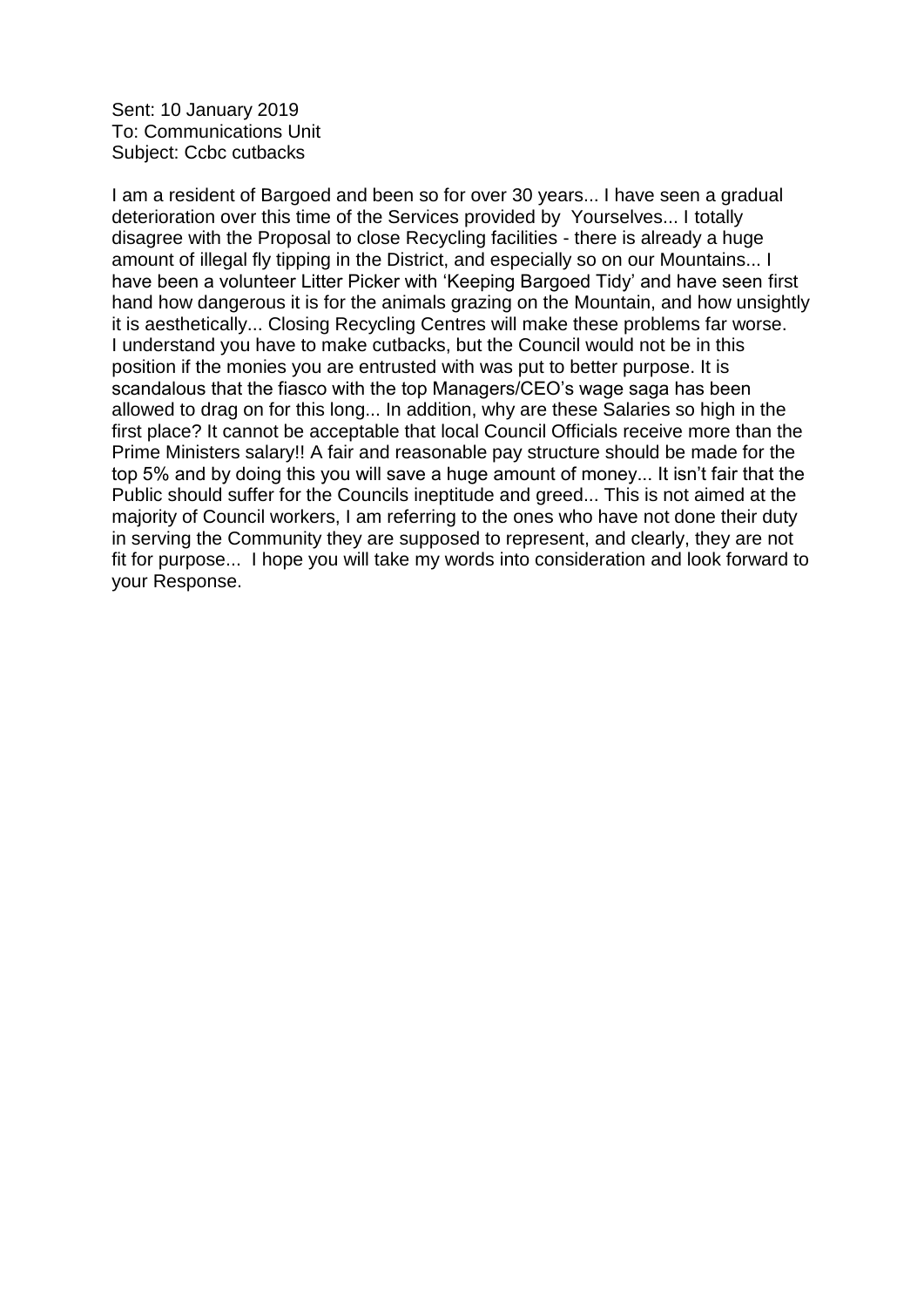Sent: 11 January 2019 09:47 To: Communications Unit Subject: Councils cuts

I and writing to give my say in the matter of your budget funding u say you got to put up the poll tax again to help with the budget well can I ask u something why is it that the people always suffer when it comes to short falls with in the councils budget well it's about time you sorted within in the council as I no for a fact that u got formen running around in new vans checking up on the workers and that's all the do and get £30,000 a year do you think that is right and the big cheeses at the top of the chain gets big money sorry you have got your priorities wrong and it needs to be sorted out it's the same as the MP's in the assembly we put them in they get big wages and then do nothing for the people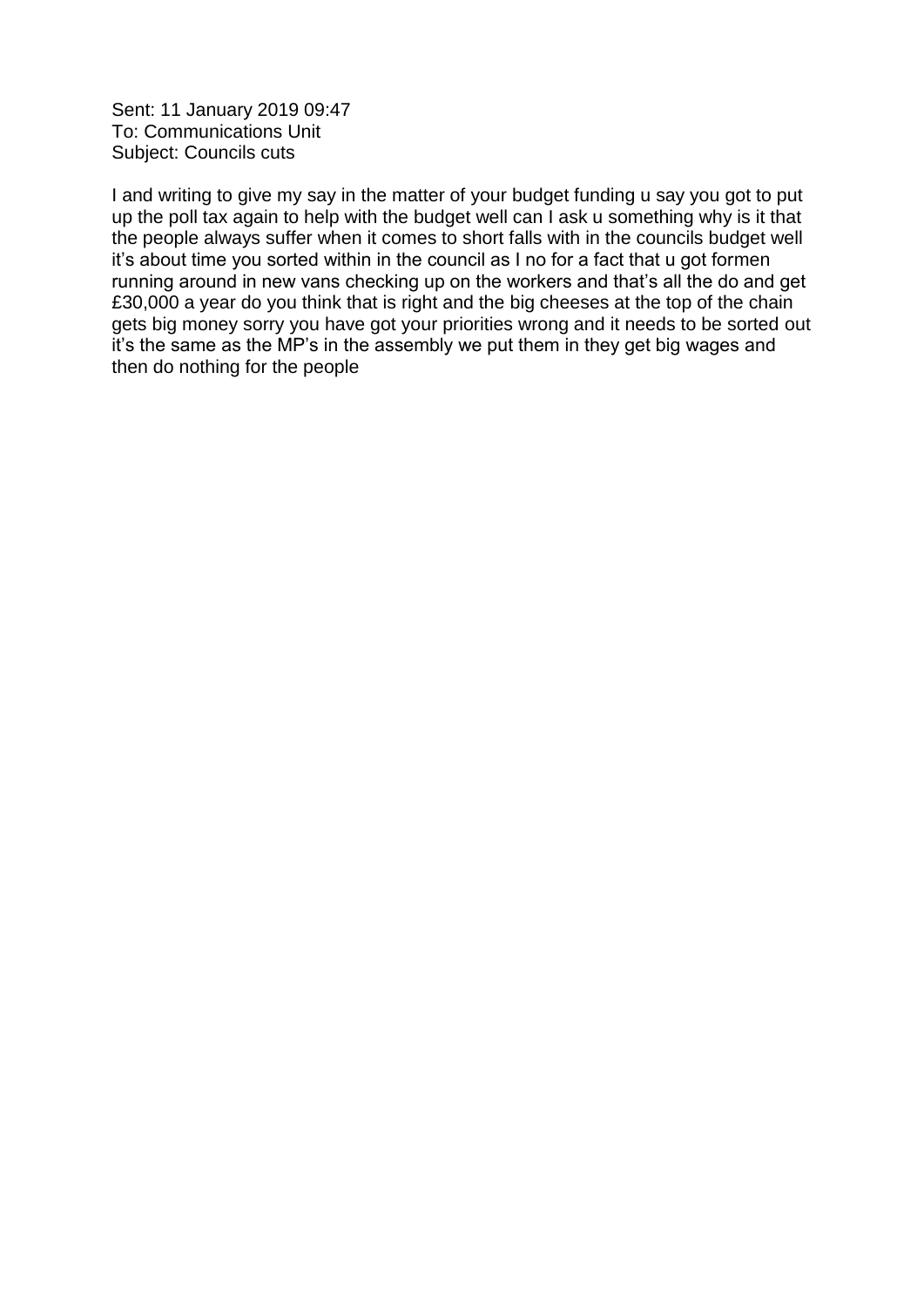Sent: 10 January 2019 To: Communications Unit Subject: Comments regarding the most recent budget cut implications

## Dear Sir/Madam

Very Interesting report into the proposed budget implications which will have a massive negative affect on our services, however there is still no mention of on the ongoing scandal of the ex-Chief Executive still being paid and on gardening leave since 2013. I have read recently this is likely to cost in excess of £4 Million pound to finally resolve this issue? This appalling situation cannot surely be allowed to run and run, bleeding our hard earned money into a ludicrous situation.

Where on earth does this amount come from and how are you (CCC) going to explain this disastrous situation to the Counties rate payers and when will it in fact be resolved?

Thought/comments would be appreciated when we are all being asked to tighten our financial belts and when it looks highly like we will be paying a record council tax this financial year?

Your sincerely